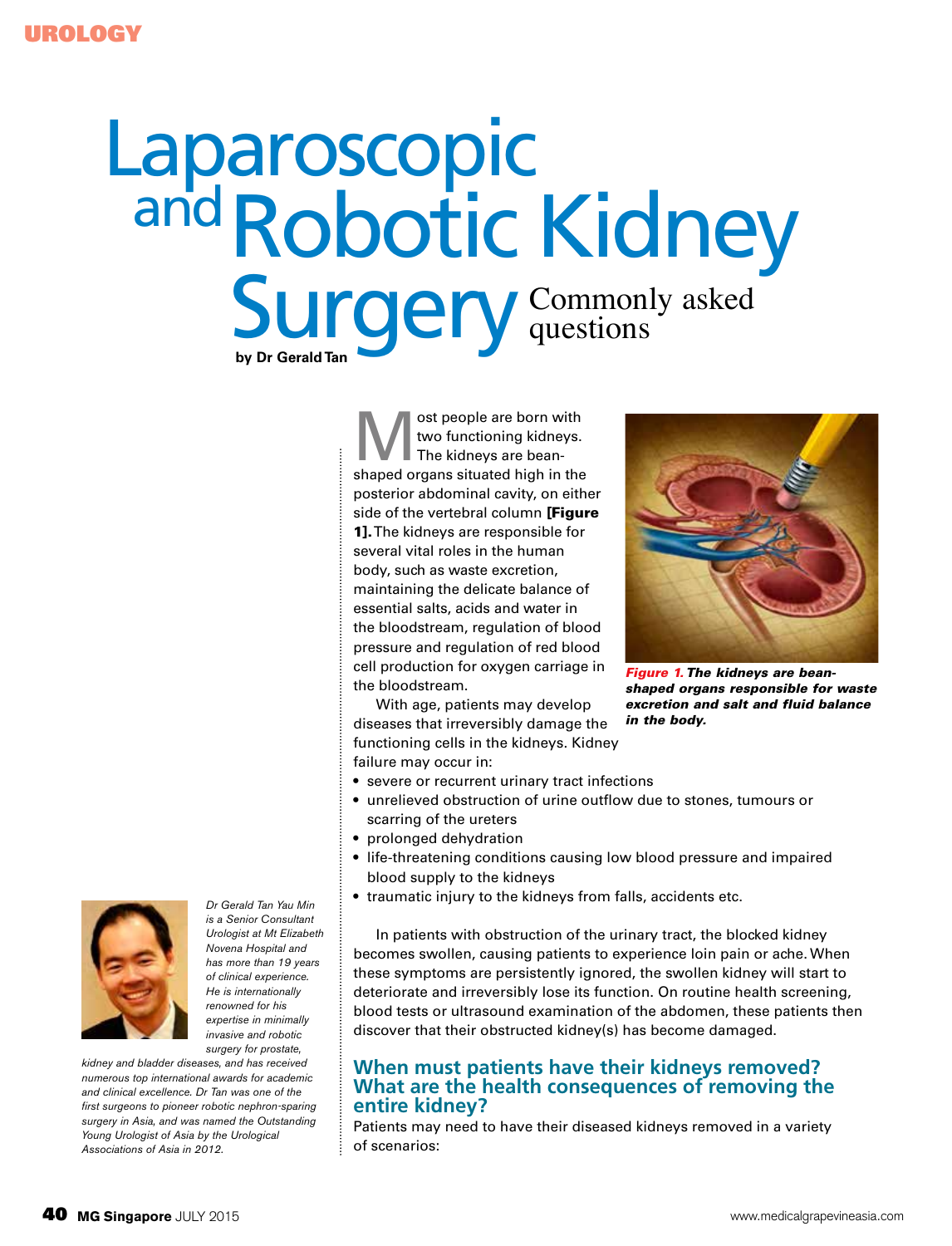- Kidney cancer
- Severe life-threatening infections of the kidney e.g. emphysematous pyelonephritis
- Non-functioning kidney causing pain or recurrent urinary tract infection
- Traumatic injury to the kidney with ongoing bleeding

Most healthy people are able to survive well with only one functioning kidney. This allows people to donate one of their healthy kidneys to suitable recipients with end-stage kidney failure on dialysis. However, patients with only one functioning kidney must see their doctor regularly to make sure they are keeping their blood pressure and sugar levels in control, to avoid damage to their remaining kidney. Patients who have had one kidney removed or damaged, are at higher risk of developing high blood pressure, heart disease and strokes in the future.<sup>1</sup> As such, urologists nowadays routinely attempt kidney-sparing surgery in patients with early kidney cancers, to maximise preservation of healthy functioning kidney tissue in the affected kidney.

When both kidneys become irreversibly damaged, patients develop end-stage kidney failure. They then require dialysis to remove the waste products from their body. This may be achieved either through haemodialysis with the aid of a dialysis machine, or through continuous peritoneal dialysis.

#### **What is laparoscopic kidney surgery and what are the risks associated with undergoing such surgery?**

Laparoscopic kidney surgery (popularly known as "keyhole surgery") is a minimally invasive approach, where surgery on the affected kidney is performed through small incisions (< 1.5cm) in the abdominal cavity using specialised instruments and a video camera system, instead of using a large conventional incision [Figure 2]. In most instances, laparoscopic surgery is always preferred as it affords numerous advantages over conventional open kidney surgery – patients have less pain and intraoperative bleeding, shorter hospitalisation, and earlier return to work and normal activities. For open surgery, many patients complain of chronic pain or numbness over the large incision [Figure 3].

However, laparoscopic surgery may not be the best approach in some rare clinical scenarios e.g. patients with very large or locally advanced kidney cancers, patients who are very sick due to severe kidney infection with haemodynamic instability, and unstable patients with life-threatening trauma to the kidneys and abdominal organs causing ongoing bleeding.

**For patients undergoing laparoscopic nephrectomy, what can they reasonably expect from such surgery? Are there any preparations they need to take before undergoing this surgery?**

Laparoscopic radical nephrectomy is usually performed for patients with moderate to large kidney cancers (> 4cm in size). Such patients will

**Laparoscopic surgery may not be the best approach in some rare clinical scenarios e.g. patients with very large or locally advanced kidney cancers, patients who are very sick due to severe kidney infection with haemodynamic instability, and unstable patients with life-threatening trauma to the kidneys and abdominal organs causing ongoing bleeding.** 



*Figure 2. Laparoscopic kidney surgery being performed through small incisions made in the abdomen with specialised instruments and a video camera system.*

*Figure 3. Patient with laparosopic incisions compared to conventional open kidney surgery scar.*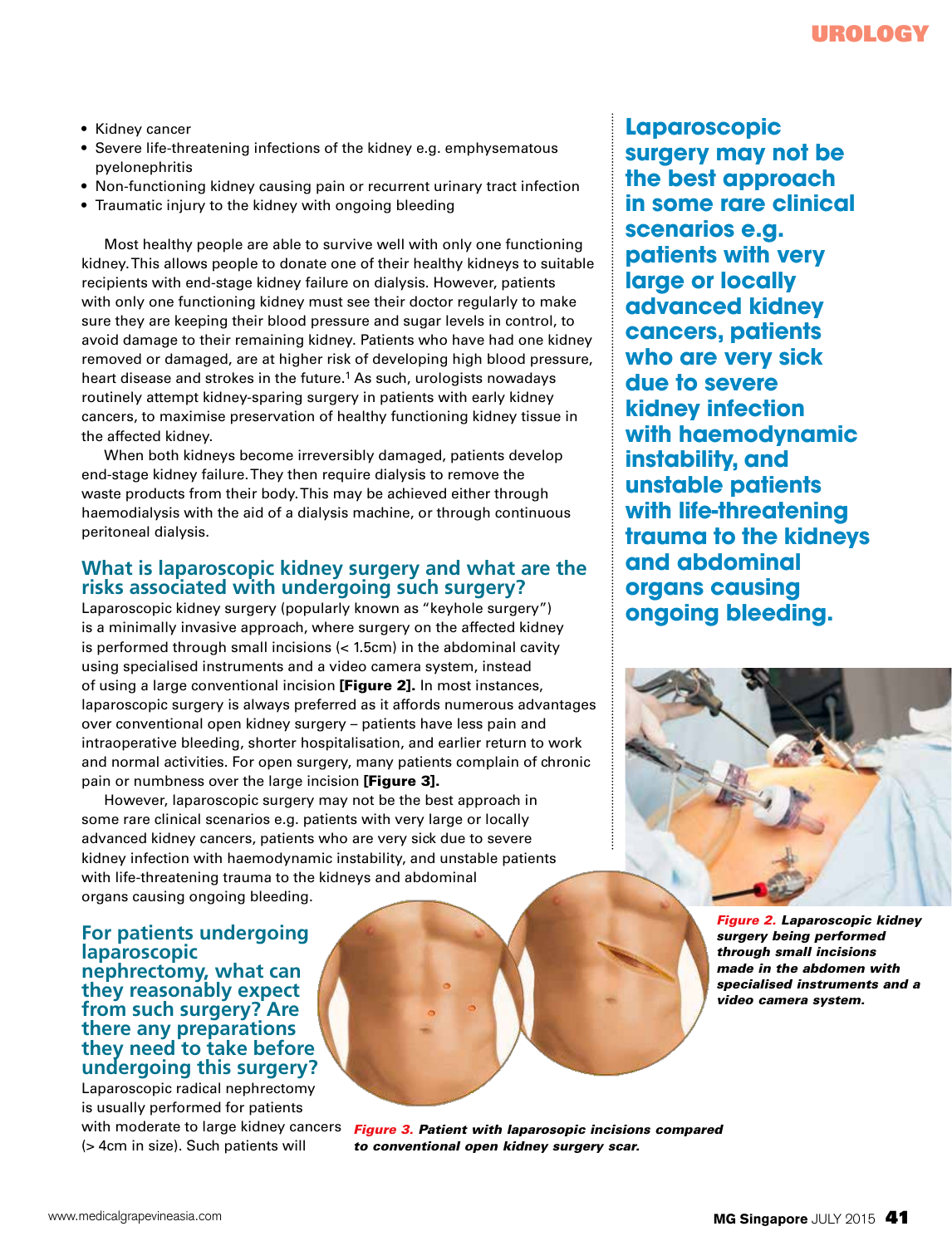# Urology

need preoperative blood tests and ECG to assess their fitness for surgery and general anaesthesia. The day before surgery, patients may be asked to take medications to cleanse their intestines and to fast for six hours before surgery.

For most experienced surgeons, laparoscopic nephrectomy usually takes two to four hours, depending on how technically challenging the local anatomy of the affected kidney is. The surgeon will mobilise the affected kidney free from its surrounding structures such as the overlying bowel, liver or spleen, and identify the ureter and the main blood vessels supplying the kidney, which are then divided using clips or staples to minimise bleeding. The affected kidney is then removed through a 6cm-7cm incision in the lower abdomen, and a surgical drain is left in the abdomen for one to two days to monitor for possible bleeding after the surgery.<sup>2</sup>

In most instances where surgery has proceeded smoothly, patients will be asked to walk on the first day after surgery, and may be discharged from hospital two to three days after surgery, after removal of the drain. They will usually be allowed to return to work and resume normal activities two weeks after surgery.

# **How is kidney cancer detected?**

Cancer of the kidney refers to the uncontrolled growth of abnormal cells within the kidneys. Early stage 1 renal cell cancers, defined as less than 7cm in size, are usually diagnosed incidentally, when patients undergo routine ultrasound or CT scans for health screening or other unrelated symptoms. In its early stages, kidney cancer usually does not cause any symptoms. As it progresses, it may cause visible blood in the urine, back pain and weight loss. While some renal cell cancers are detected only after they have grown quite big, two-thirds of all kidney cancers are usually diagnosed before they spread (metastasise) to the other organs such as the lung and the bony skeleton, through the bloodstream or the lymph vessels. The diagnosis of cancerous change is made based on the presence of features on the CT or MRI scan of the kidneys. When these tumours are surgically removed, 20% of such tumours will turn out to be benign, and do not need further follow-up.<sup>3</sup>

# **What is the best treatment for early stage kidney cancer?**

Surgical removal of Stage 1 kidney tumours, whilst sparing the rest of the unaffected kidney, has now been established as the current international standard of care advocated by the European Association of Urology and American Urological Association.<sup>3,4</sup> Such nephron-sparing surgery (NSS) is now preferred to radical nephrectomy, where the entire kidney is removed. Several large-scale studies have found that patients who undergo nephronsparing surgery live longer and have a significantly lower risk of developing hypertension, ischaemic heart disease or strokes over the long term compared to patients who had their entire kidney removed. In patients who have only one functioning kidney which undergoes cancerous change, NSS is the only means that offers such patients the possibility of avoiding renal failure and the need for lifelong dialysis.

# **Are there any risks associated with nephron-sparing surgery compared to removing the whole kidney?**

Nephron-sparing surgery is a technically more difficult operation than simply removing the entire kidney. As it involves removing the tumour from the kidney, there may be bleeding from the raw surfaces of the remaining kidney defect, or urine leakage around the kidney, which may result in postoperative infection and prolonged hospital stays. Thankfully, such complications are not common, the large majority of patients have an uneventful recovery, and NSS cancer outcomes are similar to radical nephrectomy.

# **How is nephron-sparing surgery performed?**

- Nephron-sparing surgery involves five main steps:
- 1. identify the tumour in the affected kidney
- 2. clamp the blood vessels supplying the kidney to minimise bleeding



*Figure 4. Steps of nephron-sparing surgery for early kidney cancer.*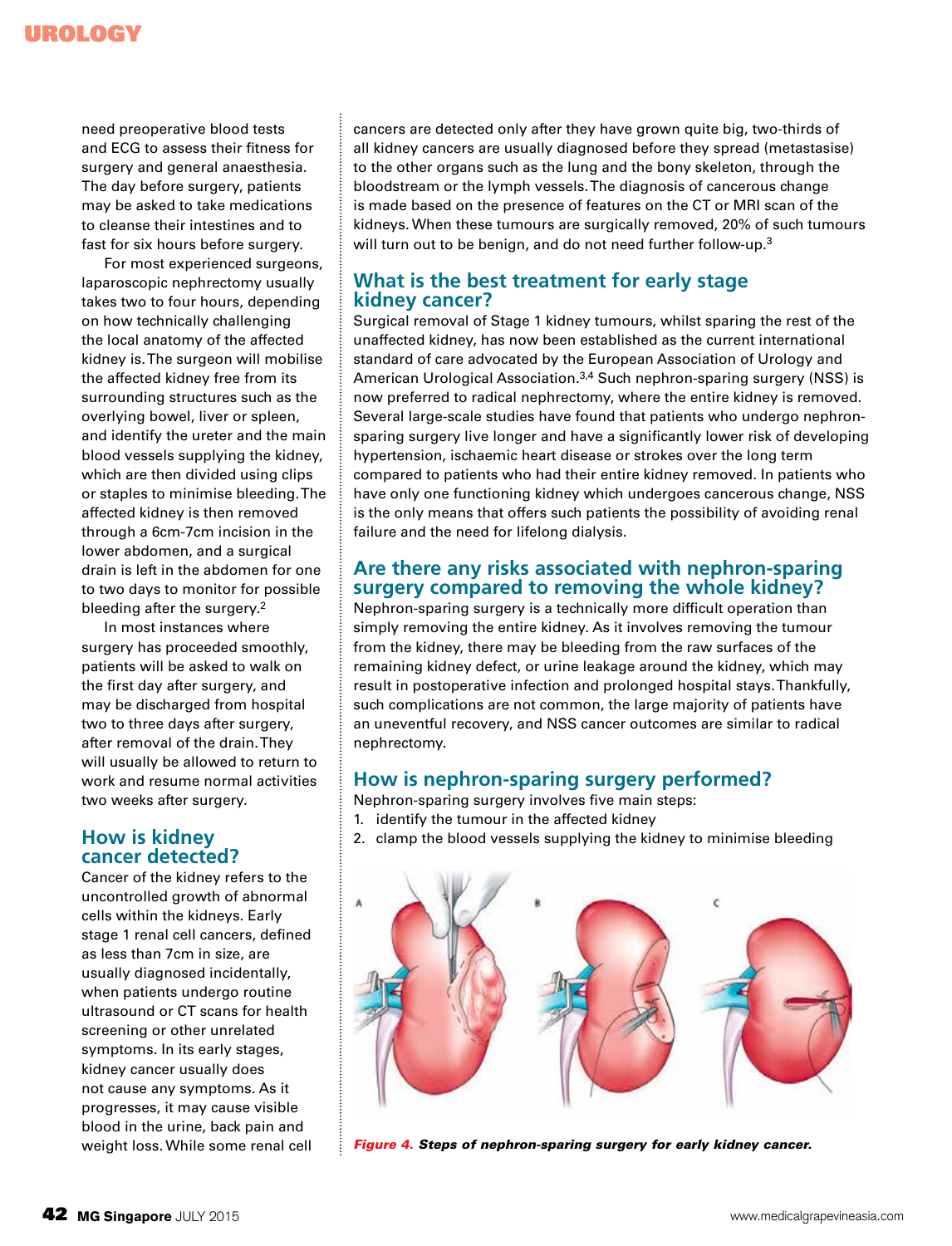- 3. remove the tumour with a 1cm rim of healthy tissue around it to avoid leaving cancer cells behind
- 4. close the defect left in the kidney tissue
- 5. remove the clamps from the blood vessels and check for bleeding before closing up [Figure 4].

NSS may be performed through three approaches:

- traditional open surgery which involves a 15cm-20cm incision in the abdomen or flank
- laparoscopic surgery which is performed through small incisions in the abdomen
- robotic surgery using the da Vinci® surgical robot to remove the tumour and sew up the resulting defect in the affected kidney.

# **Can nephron-sparing surgery be safely performed using a minimally invasive approach? How is robotic surgery changing the way surgeons perform this complex kind of laparoscopic surgery?**

In experienced hands, nephron-sparing surgery (known as partial nephrectomy) can be safely performed using the laparoscopic approach. The surgical challenge faced by surgeons performing laparoscopic partial nephrectomy lies in minimising the clamp time on the vessels supplying the affected kidney. The longer the clamp time needed for excising the tumour and closing up the defect, the longer the kidney nephrons are starved of oxygen (known as warm ischaemia). Warm ischaemic clamp times of more than 30 minutes have been found to be associated with irreversible loss of kidney function.

Robotic surgery refers to the use of a robotic surgical platform known as the da Vinci® Surgical System to perform minimally invasive surgery through small incisions. This innovative technology comprises a surgical cart that is docked next to the operating table to small ports placed through incisions < 1cm in the patient's abdomen. Robotic wristed instruments are then passed through these small ports into the abdomen, which are controlled by the surgeon sitting at the operating console some distance away from the operating table. A binocular camera lens affords the surgeon a three-dimensional view of the operating field, which can be magnified up to 12 times. The surgeon then manipulates the camera lens and the various robotic instruments at the console using the hand controls and pedals. These specially designed wristed instruments afford the surgeon excellent precision and dexterity of surgical movement.

Using this technique, surgeons are able to see better, cut the tumour out and sew the kidney up much faster than if they used conventional laparoscopic instruments. As such, robotic partial nephrectomy results in much shorter ischaemia clamp time on the kidney vessels and fewer postoperative complications. Several published studies now validate the superior results achieved with the robotic approach over laparoscopic and open surgery.5,6 The former is becoming widely adopted across the world

**Stage 1 kidney cancers carry a very good prognosis if they are removed early without having positive margins. In such patients, there is an 85%-90% chance that at ten years after surgery, there will be no cancer recurrence. In healthy patients who have undergone successful nephronsparing surgery of the affected kidney, their long-term quality of health is almost comparable to a patient of similar age with two healthy kidneys.**

> as the preferred surgical approach where such technology is available.

#### **Is robotic nephronsparing surgery safe for large and/or difficult tumours which require total removal?**

With urologists increasingly adopting robotic nephron-sparing surgery as their preferred mode of treatment, many centres have reported impressive outcomes for robotic NSS in dealing with such challenging cancers.7 Complex cancers previously deemed too difficult for NSS to be performed safely, are no longer daunting for experienced robotic surgeons as the repertoire of surgical techniques for handling such scenarios continues to evolve.

## **What kind of outcomes can we expect with successful nephronsparing surgery for early kidney cancers?**

Stage 1 kidney cancers carry a very good prognosis if they are removed early without having positive margins. In such patients, there is an 85%-90% chance that at ten years after surgery, there will be no cancer recurrence. In healthy patients who have undergone successful nephron-sparing